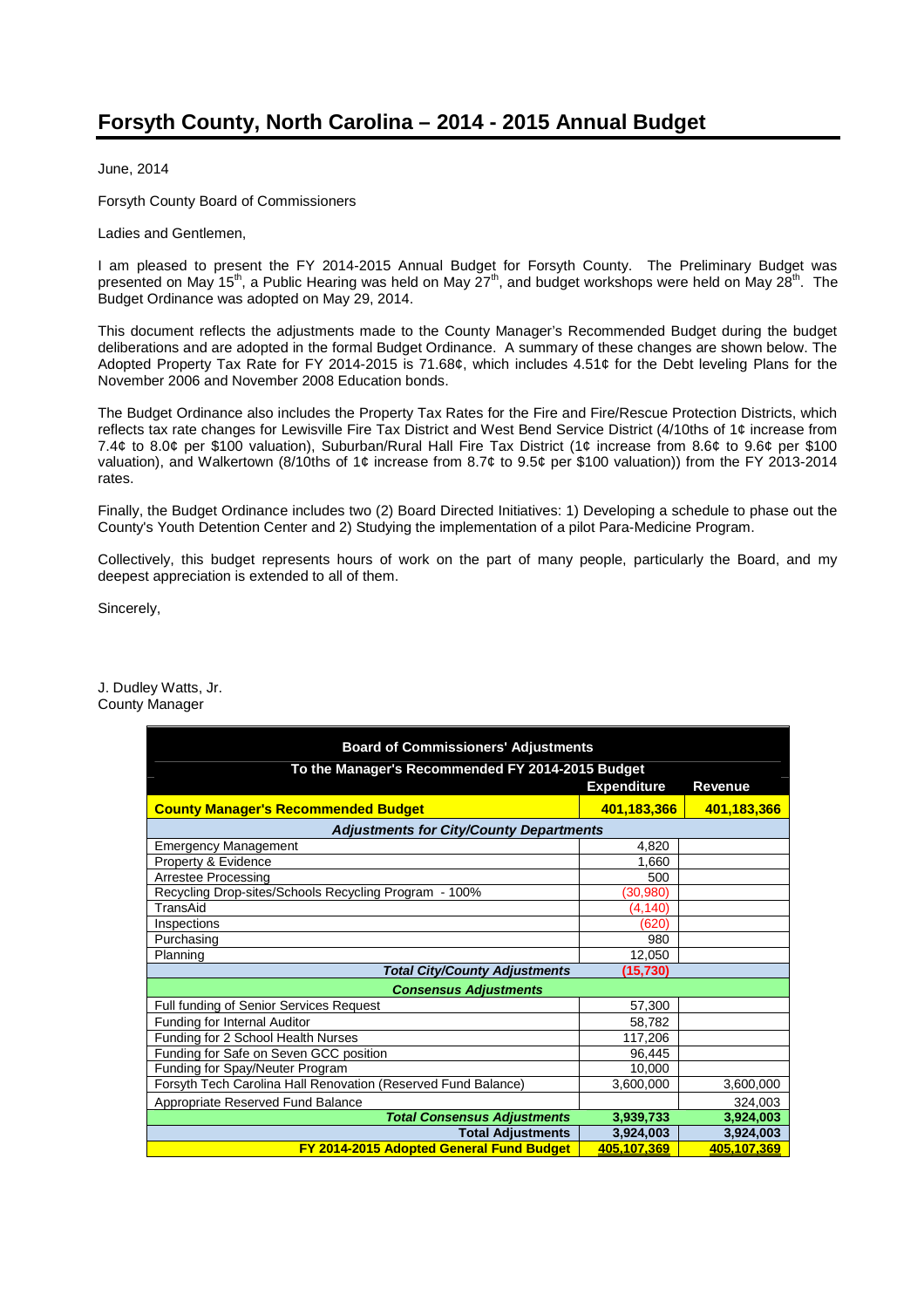May 15, 2014

Forsyth County Board of Commissioners Forsyth County Government Center Winston-Salem, North Carolina

Dear Commissioner Linville, Commissioner Whisenhunt, Commissioner Baker, Commissioner Marshall, Commissioner Plyler, Commissioner Whiteheart and Commissioner Witherspoon:

I am honored to submit the County Manager's recommended budget for the fiscal year beginning July 1, 2014 and ending June 30, 2015 for your consideration as required by North Carolina General Statute 159 and the Local Government Budget and Fiscal Control Act.

As in the past, two major sections comprise the budget. The first and most comprehensive section is the continuation budget necessary to continue providing services at the current level. This section contains both the financial information and narrative descriptions of each program currently funded by the Board. The second section is the detailed information on 26 alternate service levels for your consideration. These are "new and different" activities that expand or contract the current level of service to Forsyth County citizens and taxpayers. This year we have divided the alternate service level document into two categories: service level reductions/cost savings measures and service level increases that require additional funding to be secured either through additional taxes, use of fund balance or reductions in other areas.

The recommended budget is balanced and prepared in accordance with the policies and procedures outlined in the Local Government Budget and Fiscal Control Act and will be submitted to the Government Finance Officers Association for peer review.

### **Goals**

The recommended budget is my attempt to capture the Board's vision of what Forsyth County will strive for in the coming year. It is based on the values communicated to me in individual discussions, in weekly briefings and meetings, and in the winter work session. My understanding of your collective desire for this budget is as follows:

● Honor the fiscal policies approved by the Board. The financial strength of Forsyth County can be directly attributed to the discipline and forethought inherent in the following policies:

**15% Debt Ceiling** - The Board recognizes that the wise use of debt financing is critical to the County's ongoing financial condition. If approved by the Board, the ratio of net debt service to total expenditures would be 14.2%. New debt service in the coming year includes \$3,691,984 for two debt issues: 1) \$34 million of Library Bonds approved in November 2010 and 2) \$13.75 million for our continued 2/3rds bond program to fund Capital Maintenance efforts.

**16% Target Fund Balance** - The recommended budget anticipates that property and sales tax revenues will continue at the same level for the remainder of the current fiscal year. It also assumes that expenditure reversions will be sufficient to essentially break even in FY 2015 with the possibility of some limited funds for pay-go projects. Unless there is an unforeseen economic shift, the recommended budget should retain a fund balance at the 16% target.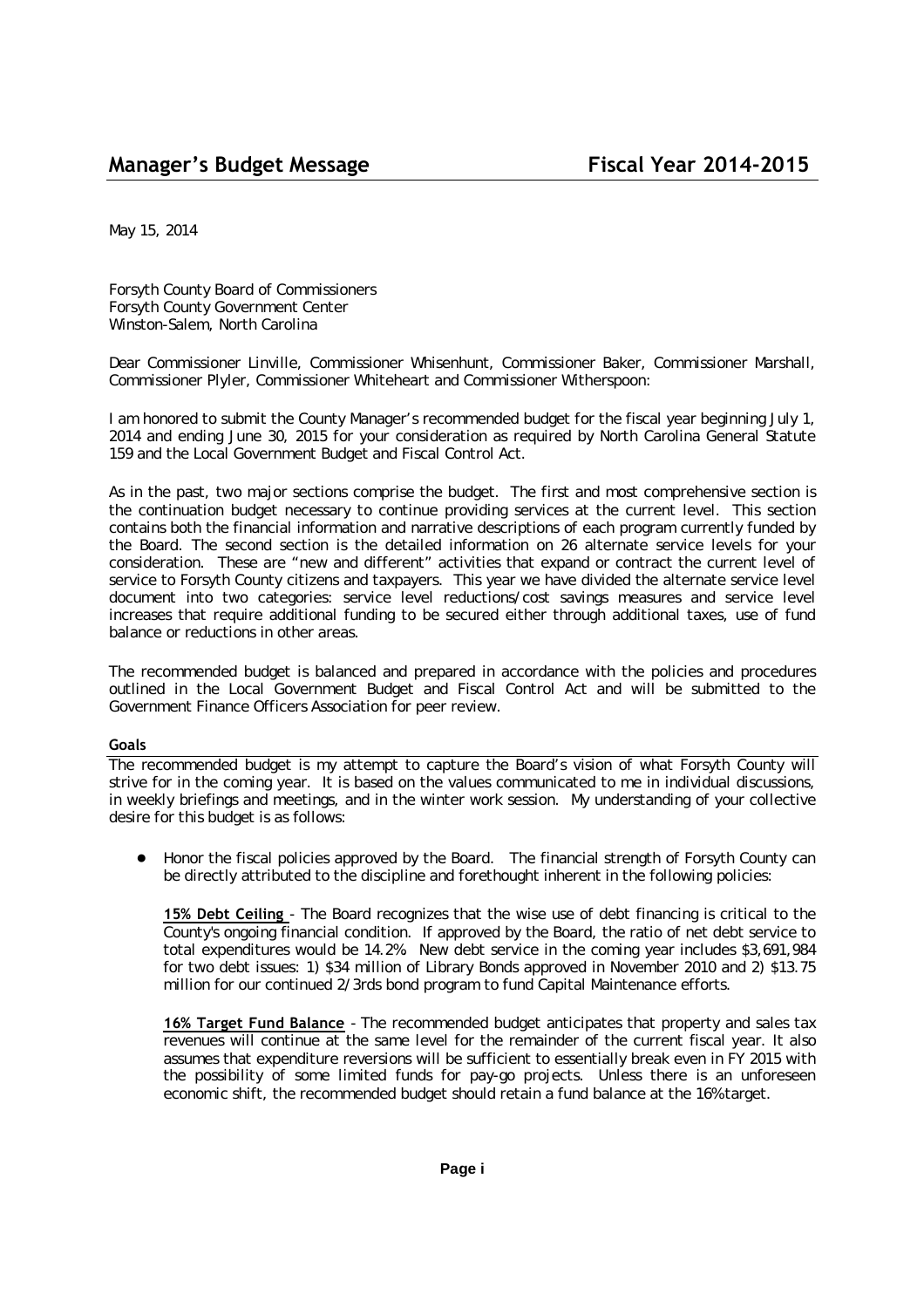**Education Debt Leveling Plan** – In previous years the Board set aside the equivalent of 4.51 cents of the levy to retire debt for educational facilities. This budget continues to earmark this revenue to ensure that sufficient funds are available in future years for this purpose.

**School Funding Formula** – This is the third year that this formula serves as the basis for the County Manager's recommended funding level. The Board of Education's requested funding level is \$118 million and is based on changes in funding at the State and Federal level, increases in costs related to health care, salaries, and workers compensation, and other initiatives as opposed to using the formula.

**Multi-Year Approach** - As always, the Manager's recommended budget takes into consideration projections of revenues and expenditures in the current fiscal year and challenges in the budget year and beyond. This is particularly important in FY 2015 because of the Library debt service and the Library operations. The next section outlines a fiscal strategy that honors the commitment to avoid a tax increase for the Library projects and avoids temporarily reducing operational costs associated with the Library only to increase the funding with the opening of the renovated facility.

- Avoid shifting the increased costs of County government to taxpayers already struggling with the difficult economic environment and continued uncertain employment prospects;
- Conservatively estimate revenues and expenditures consistent with realistic expectations of performance and continue to improve efficiency & effectiveness of all County programs;
- Present a budget that maintains an acceptable level of service, but enables policy review of service level changes and provide for full disclosure of needs to the public.

### **Overview**

The FY 2014-2015 General Fund Annual Operating Budget is balanced with no changes to the current tax rate of \$0.7168. The recommended budget is \$401,183,104, or a 0.34% increase from the current year. One penny (\$.01) generates \$3,118,501 to support County operations and this is down from \$3,326,808 before the 2013 annual revaluation.

This budget has been prepared during a period of slow, but steady improvement in the local economy. Over the last twelve month period (March 2013 to March 2014), the local unemployment rate has fallen from 7.8% to 6.2%. Construction permits have increased by 13.0% over the last 12 months. Property values have remained fairly steady (as measured by the quarterly sales/assessment ratio) after the precipitous decline in property values during the last revaluation period.

An important observation about County government is that the factors affecting the County's finances generally lag behind the private sector activity that produces tax revenues. For example, a large new factory or hotel will generally be fully taxable a year after construction is complete. Likewise, the State distributes sales taxes to cities and counties 3 - 4 months after a sale occurs. As a result, local revenue (and the ability to accurately budget it) generally follows the activity that generates the revenue.

Because we have yet to realize economic performance projected by the State, this budget relies on "responsibly optimistic" projections with respect to sales taxes, registered motor vehicle taxes, the State and Federal share of DSS administrative costs, and reimbursements for ambulance services. The next few paragraphs discuss some of the changes that have been difficult to project. The Overview of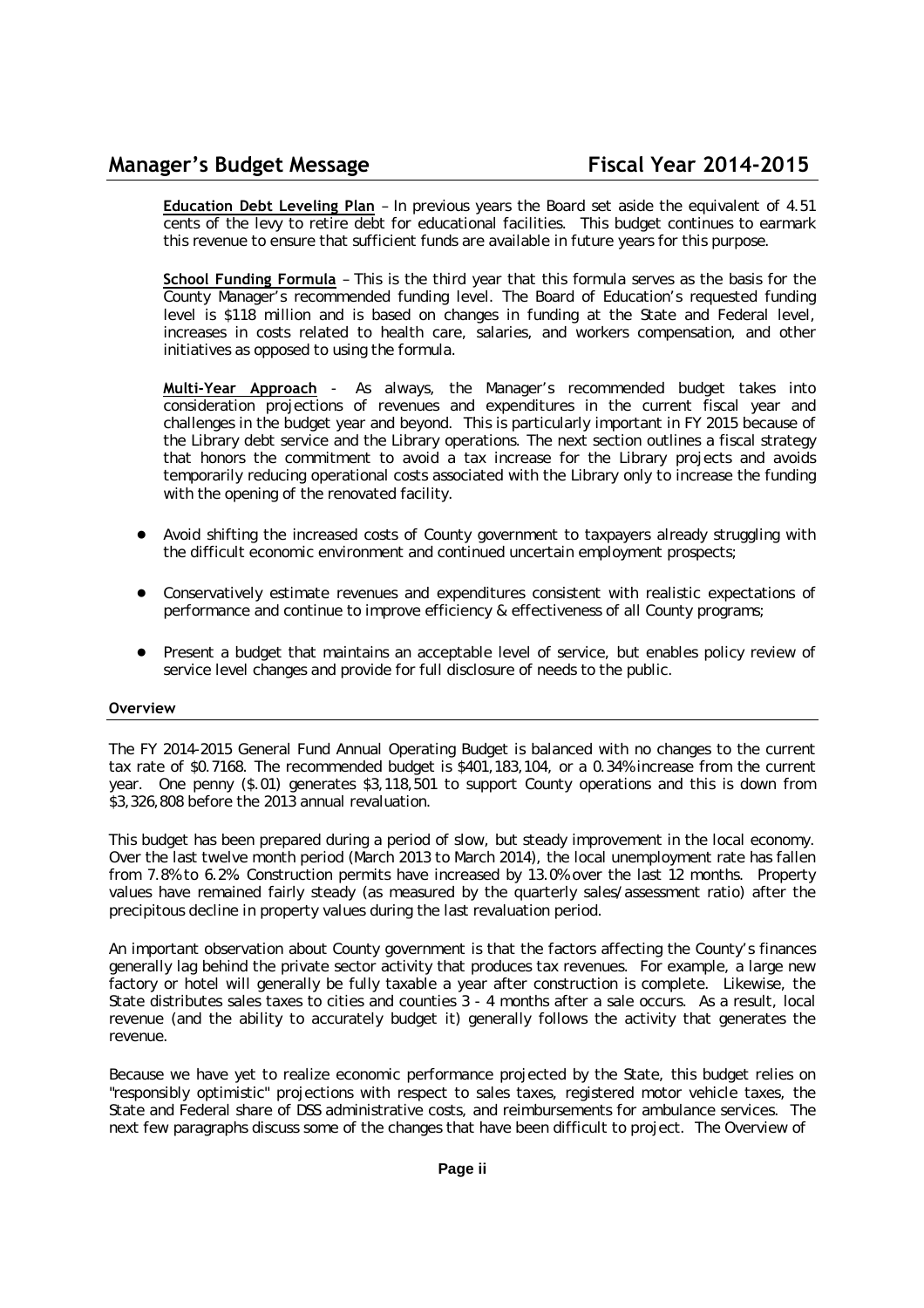Changes in Expenditures and Revenue beginning on page 26 of the budget document includes a detailed discussion of some of these changes.

The State of North Carolina enacted changes related to the collection of sales taxes that broadened the base. Some of the changes took place on January 1, 2014 and others are scheduled to go into effect on July 1, 2014. Because of the lack of historical data, County staff relied on general projections from the State and careful consideration of the likely impact on our tax base with changes that may have a differential impact locally. Sales taxes are expected to grow by 3.71% in the coming year.

The "Tax and Tag Together" program is currently in it's first year of operation and significantly changes how we budget for registered motor vehicles (RMV). In the past, the delay associated with the transfer of information from the State to counties and the subsequent billing to the owner made budgeting simple. Counties essentially budgeted the current amounts on the State's reporting system. With the new system, there is essentially no delay and counties receive taxes roughly 30 to 45 days after the funds are paid. As a result, counties must now predict how the RMV tax base might change year-toyear. Because of the uncertainty in the numbers provided by the Tax Department, this budget includes an estimate for motor vehicle valuation that will grow by 1% (from the 2013 TR1) in the coming year.

Local and State media outlets have written extensively about the problems inherent in the NCFAST system which is the automated system used by all North Carolina counties for citizens to apply for services such as Food and Nutrition Services (FNS or food stamps) and Medicaid. The sharing of costs for personnel and operating costs has traditionally been 50%; however, the County expects to benefit from an increase in this percentage to 75% for Medicaid applications and re-certifications processed using the new system. A more blended rate has been used in calculating revenue for this budget because of the universal worker concept and only work done for the Medicaid portion can receive the benefit from the increase in the Federal Financial Participation rate of 75%. Because of the blended rate used, we feel this is a more realistic, yet conservative revenue estimate. The increased or enhanced reimbursement rate is frankly one of the positive offshoots of this system that has not been reported by the media.

Ambulance service fees are expected to increase significantly in the proposed budget as a result of better reimbursement from Medicaid and Medicare. Staff reviewed how these calls are coded and believes that some calls are eligible for reimbursement at the higher Advanced Life Support (ALS) rate. In addition, staff feel that there may be some benefits, though modest, from the Affordable Care Act and uninsured citizens who may now have health coverage. As a result, the budget revenue for EMS payments is expected to increase 7.64%.

Reliance on appropriated fund balance is somewhat greater in the proposed budget, but is offset by two funding strategies that will be discussed in more detail in the discussion of the major expenditures considerations in the next few paragraphs. For FY 2014 - 2015 the appropriated fund balance is \$11.4 million, reflecting an increase of \$1.59 million from the current budget. A couple of items included in the budget provide some comfort that at least \$2.5 - \$2.8 million will not be used by fiscal year end. One of those items is Debt Service. When the Board determined the timing of issuing debt for the Library Bond projects, it was with the intent that the debt payment would be covered with debt service falling off. This budget honors that intent by including a full year debt payment of \$3.3 million for the Library Bonds with the knowledge that approximately \$898,000 will be used for an interest payment due to the timing of issuance. The pay-go funding that will likely result at year end will be earmarked for completing the Library projects and may forgo the need for issuing the full \$40 million approved for the project.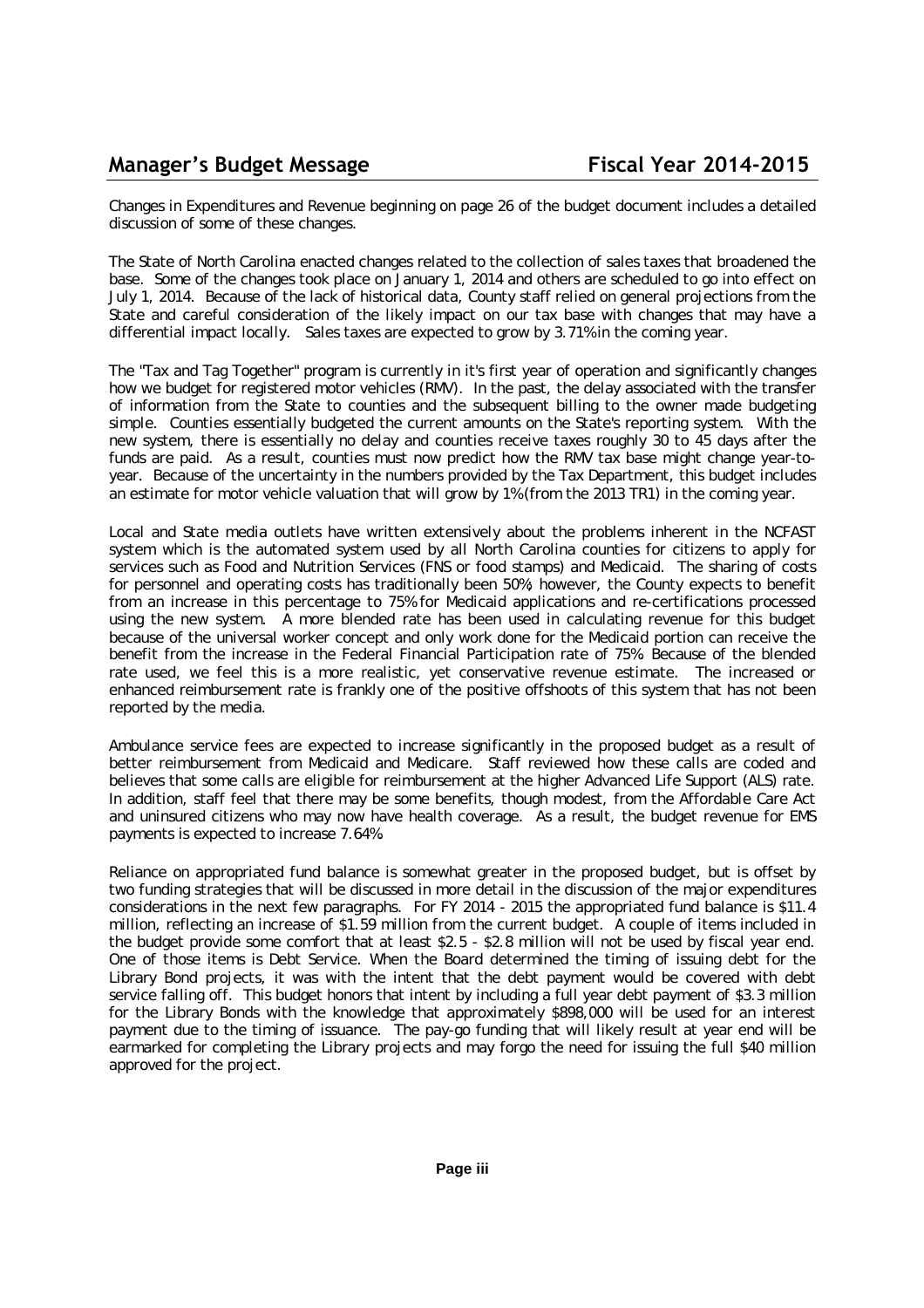### **Manager's Budget Message Fiscal Year 2014-2015**

A similar strategy has been developed for Central Library branch operations. Rather than reduce operating funding for the Library system during the transition period where the Central Library is closed, the budget has basically been held flat. Position vacancies and reduced occupancy costs will provide savings for FY 2015 and 2016 that will provide additional pay-go funding. Like the anticipated savings in debt service, these funds can be earmarked for future construction costs as well.

As noted above, total expenditures in the proposed budget only increased by \$1,364,168, or approximately .34%. Several functional areas are responsible for the majority of the increase, with a few decreasing significantly. Most departments and agencies reflect relatively flat increases for the coming year.

The Non-departmental cost center generally reflects the largest budgetary increase because it includes funds for the performance-based pay program and the transfer to the capital project fund for emergency and non-emergency vehicle replacement. The proposed budget increases funding for both programs - the amounts available for salary adjustments totals \$1,449,910 or an increase of \$275,845. Vehicles and motive equipment replacements increase \$274,645. Salary savings are reduced from \$3.5 million to \$2.56 million, based on the assumption that positions will be filled more quickly than in the past. While this budget improves our competitive position with other local governments for employees, we continue to struggle with some of the larger counties and others that offer a 401K program, either direct contribution or matching contribution. This budget does not address funding for a local 401K contribution; however, several options are included in the Alternate Service Level section.

Other drivers include funding for the opening of new facilities at Forsyth Technical Community College. The College is opening new facilities at the Oak Grove Center and at the Biotech campus. New funding for these projects total \$493,216, increasing the total appropriation for the College by \$621,170 or 7.3%. Moving the Sheriff's Department to the new Public Safety Center is part of the \$239,343 increase in operational costs, increasing the Sheriff's total budget to \$41,670,638 or a 0.01% increase.

This is the third year using the funding formula as the basis for the Manager's recommendation for the support to the Winston-Salem/Forsyth County School system. The meager increases in the three drivers of the formula - growth in Average Daily Membership of .18%, growth in sales taxes of 3.71%, but loss of property taxes of .16% generates an increase of \$729,117. The recommendation does not include the one-time \$1,441,000 hold-harmless amount from last year, so the year-to-year impact of the formula is a reduction in funding of \$679,590. It is noteworthy that the formula is very generous to the schools during periods of revenue and ADM (student) growth and in the future will likely consume a large portion of new County resources once the economy fully stabilizes. Fortunately the schools have been able to build up a fund balance that is available for appropriation.

Other notable features of the FY 2015 Manager's recommended budget include relatively slight reductions in the budgets for the Department of Social Services (DSS) and the Emergency Services Department. The DSS Budget reflects a reduction of \$78,069 despite additional staffing for eligibility workers in the Medicaid and Food & Nutrition areas using the NCFAST system. The reduction is attributable to two factors - enhanced reimbursement rates for workers using the system and the termination of the automation contract for the system used prior to the NCFAST implementation. The reduction in the Emergency Services budget is the result of an improved revenue mix as discussed earlier in this section.

Five Volunteer Fire Departments are requesting tax rate increases for their Fire Tax District for various reasons. One of the reasons is the impact of some departments receiving SAFER grants for paid staff and now funding is ending and revaluation did not put the departments in a position to cover the personnel costs. Another factor is that several departments are planning construction projects or plan on purchasing apparatus in the near future and would like to enhance funding before going to banks to get loans.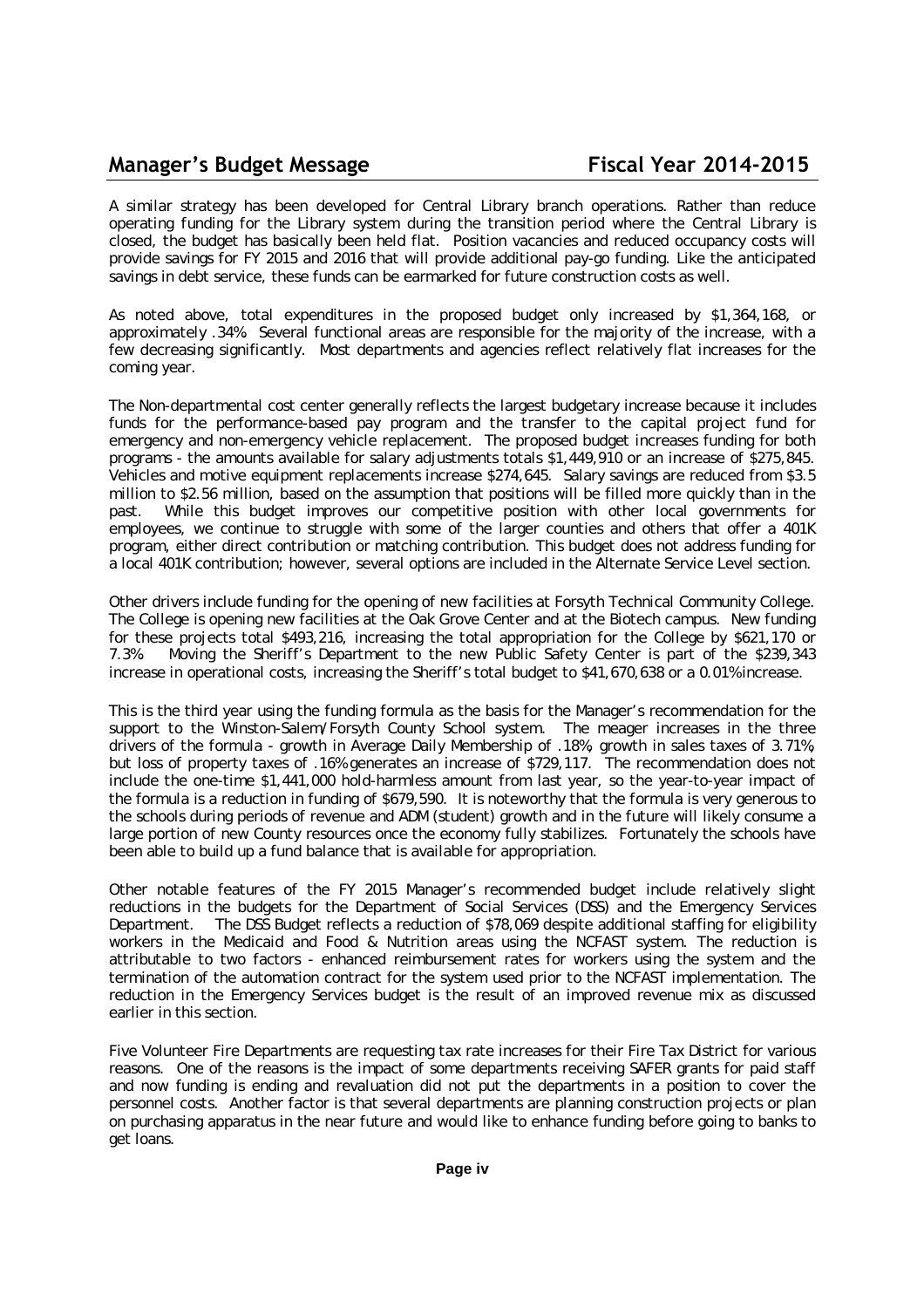## Manager's Budget Message

It is important to recognize that the Manager's recommended budget does not address all of the operational concerns of this organization. The clear, collective direction from the Board has been to avoid increases in the local tax burden at the County level. This budget honors this desire but at the same time outlines requests from agencies and departments in the Alternate Service Level section of the budget. We will take time to facilitate a discussion of these needs at the detailed worksession on the budget.

As stated earlier, a detailed and much more in-depth discussion of the overall changes in revenues, expenditures, and County dollars is included in the section of the budget document starting on page 26.

### Summary

The proposed budget and work program for FY 2014-2015 is presented for your consideration, debate, and eventual adoption. I look forward to the detailed review and examination that ensures that the budget, as a policy document, reflects your goals for this community.

Thank you for the opportunity you have given me to work for this great organization. I appreciate your support, guidance, and encouragement as I continue to grow in my service to this community. Putting together a budget is a tremendous effort. I need to thank all of the department managers, the Sheriff and the Register of Deeds, for sharing information and supporting data about their operations. I asked many questions and departments responded in a timely and professional manner in every case.

To Ronda Tatum, our Budget and Management Director and a tremendous public servant, I owe a huge thank you. It is clear to me that you care deeply for this organization and this community. This is a mark of a great public servant and I appreciate the time you spent with me to develop an operational budget that strives to continue the tradition of excellence in Forsyth County. Both Kyles (Wolf and Haney), Patrice, Adam and Debbie worked diligently to get the work completed in a timely and efficient manner. I cannot thank each of you enough for your dedication and commitment. Your work is outstanding and I appreciate your team-oriented approach to getting this monumental task completed.

To Paul Fulton and Damon Sanders-Pratt, thanks for the wise counsel and the honest and frank discussions about Forsyth County Government. You provide strong leadership to this organization and I thank you for generously sharing your expertise and experience.

To Dave Kwiatkowski and the staff of IT-Application Solutions and Scott Angell and the staff of the Print Shop, thanks for providing last minute heroics. You provide a great service and I appreciate your efforts to produce a quality document in a timely manner.

To Carla, Kim and Lily - thanks for treating every person who walks in the door with kindness and compassion. Also, thanks for the teamwork and can-do attitude that makes the demands of public service more manageable.

Respectfully submitted,

7. Dualey walk, 2

J. Dudley Watts, Jr. County Manager